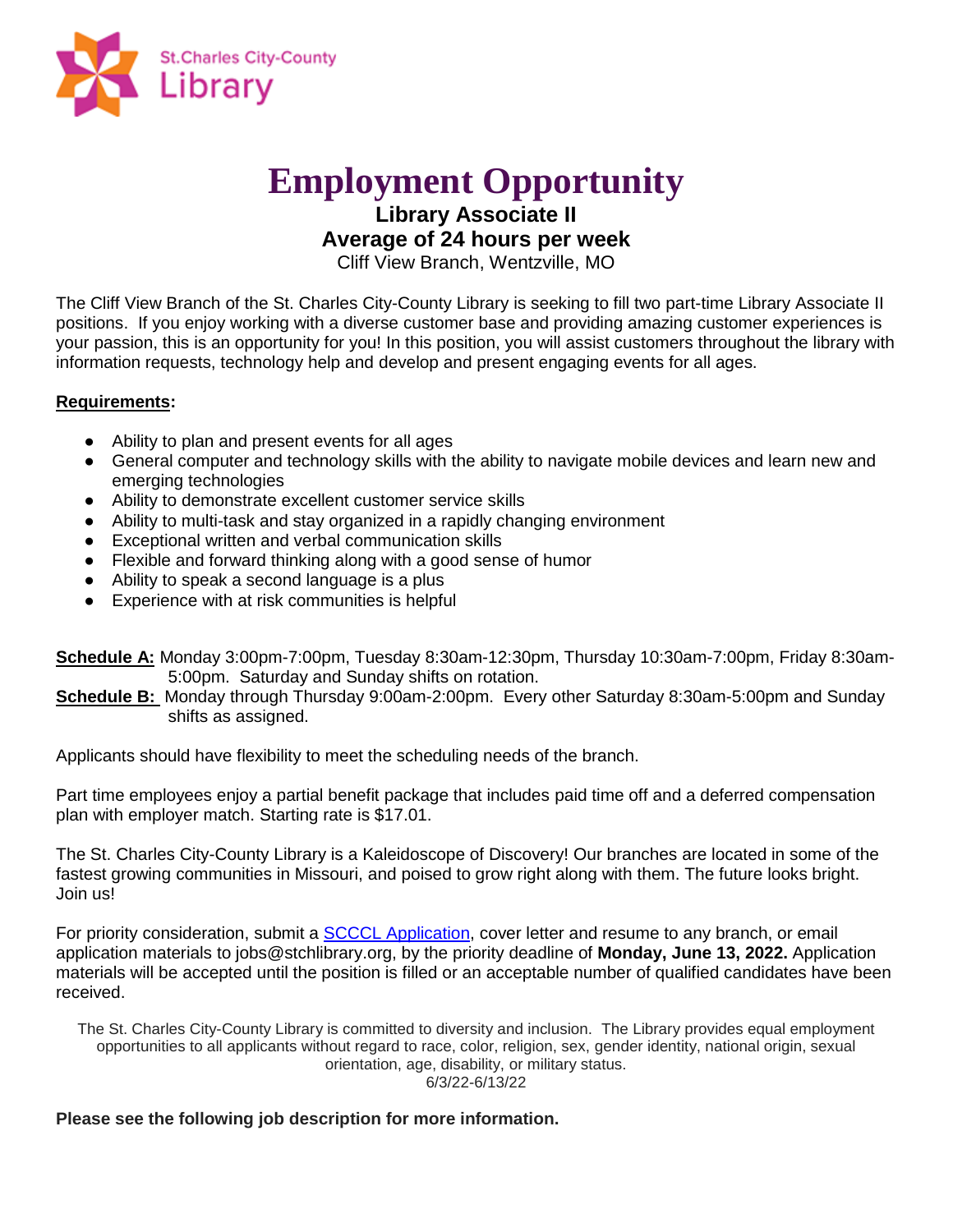| <b>Description Number: 32.135</b> |                      |
|-----------------------------------|----------------------|
| <b>Position Title:</b>            | Library Associate II |
| <b>Salary Grade:</b>              | 13                   |
| <b>FLSA Classification:</b>       | Nonexempt            |
| <b>Reports To:</b>                | Branch Manager       |
| <b>Revision Date:</b>             | 04.10.2022           |

#### **Position Summary**

The Library Associate II position works directly with customers in person, by phone and electronically to assist them with their library needs. It could be checking items out, putting items on hold, answering their questions, or any number of other activities. Additionally, the Library Associate II shelves materials and does light housekeeping as well as opening and/or closing the branch. Library Associate II staff are expected to fully plan and implement events for various ages in the library and as outreach into the community. The Library Associate II will understand they will work within a team environment with colleagues and other branches within the Library. They will understand that to a library user, they are the Library and will maintain enthusiasm, respect, and foster positive interactions. The Library Associate II will demonstrate a desire to learn and a willingness to develop new skills. This person will communicate clearly and effectively and display initiative to create an excellent customer experience.

#### **Essential Expectations**

- 1. Perform processes and duties to maximize library usage
- 2. Illustrates flexibility and adaptability
- 3. Display exceptional organizational skills
- 4. Ability to work in a fast-paced environment
- 5. Exhibits high expectations of self and others
- 6. Demonstrate clear communication and active listening
- 7. Interest in learning new skills and expanding the library community
- 8. Promotion of the library and all of its events and programs
- 9. Planning and execution of age appropriate activities with enthusiasm
- 10. Community outreach
- 11. Assist with opening/or closing branch
- 12. Participate on library committees as needed
- 13. Skilled in technology including but not limited to Library Software, Google Workspace, Microsoft Office, iOS, Android and other devices
- 14. Provide prompt and friendly service to all customers
- 15. Assist with all branch needs as assigned

#### **Skills**

- 1. Excellent verbal and written communication skills as well as strong reading skills.
- 2. Ability to file alphabetically and numerically using the Dewey Decimal System
- 3. Office skills including computer usage, fax, scan, copiers, phones, etc.